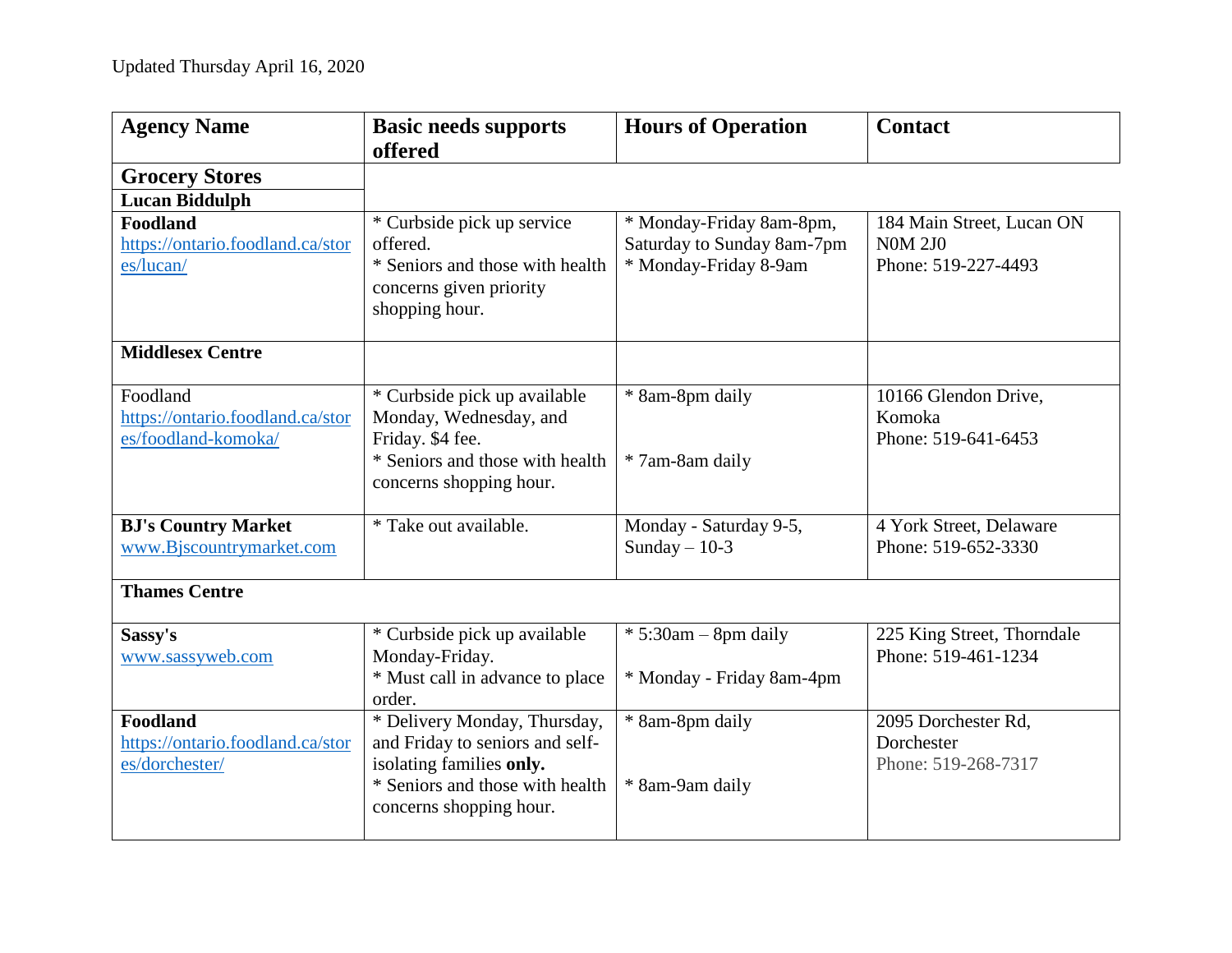| <b>North Middlesex</b>                                                               |                                                                                                         |                                                                                               |                                                       |
|--------------------------------------------------------------------------------------|---------------------------------------------------------------------------------------------------------|-----------------------------------------------------------------------------------------------|-------------------------------------------------------|
| <b>Foodland (Ailsa Craig)</b><br>https://ontario.foodland.ca/stor<br>es/ailsa-craig/ |                                                                                                         | *Monday - Thursday 8am-<br>7pm, Friday 8am-8pm,<br>Saturday - 9am-6pm, Sunday -<br>$11am-5pm$ | 157 Main Street, Ailsa Craig<br>Phone: 519-293-3241   |
| <b>Foodland (Parkhill)</b><br>https://ontario.foodland.ca/stor<br>es/parkhill        | * Curbside pick-up available.                                                                           | Monday-Thursday 8am-7pm,<br>Friday - 8am-8pm, Saturday -<br>8am-6pm, Sunday – 9am-6pm         | 269 Main Street, Parkhill<br>Phone: 519-294-6215      |
| <b>Southwest Middlesex</b>                                                           |                                                                                                         |                                                                                               |                                                       |
| Foodland<br>https://ontario.foodland.ca/stor<br>es/glencoe/                          | * Curbside pick up available.<br>* Seniors and those with health<br>concerns shopping hour.             | * Monday - Friday 8am-8pm,<br>Saturday - Sunday 8am-7pm<br>* Monday-Saturday 7am-8am          | 195 Main Street, Glencoe<br>Phone: 519-287-2776       |
| <b>No Frills</b><br>https://www.nofrills.ca/store-<br>locator/details/3120           | * Store open.<br>* Seniors and those with health<br>concerns shopping hour.                             | * Monday-Sunday 8am-6pm<br>* Monday - Friday 7am-8am                                          | 275 Main Street, Glencoe<br>Phone: 1-866-987-6453     |
| <b>Strathroy-Caradoc</b>                                                             |                                                                                                         |                                                                                               |                                                       |
| <b>Walmart</b><br>www.walmart.ca                                                     | *Online ordering and pick up<br>available.<br>*Seniors and those with health<br>concerns shopping hour. | * 8am-9pm daily<br>* Monday - Saturday 8am-9am<br>daily                                       | 150 Carroll Street, Strathroy<br>Phone: 519-245-7200  |
| <b>Real Canadian Superstore</b><br>www.Realcanadiansuperstore.<br>ca                 | * Online ordering and pick up<br>available.                                                             | * Monday-Sunday 8am-8pm<br>* 7am-8am daily                                                    | 626 Victoria Street, Strathroy<br>Phone: 519-245-5277 |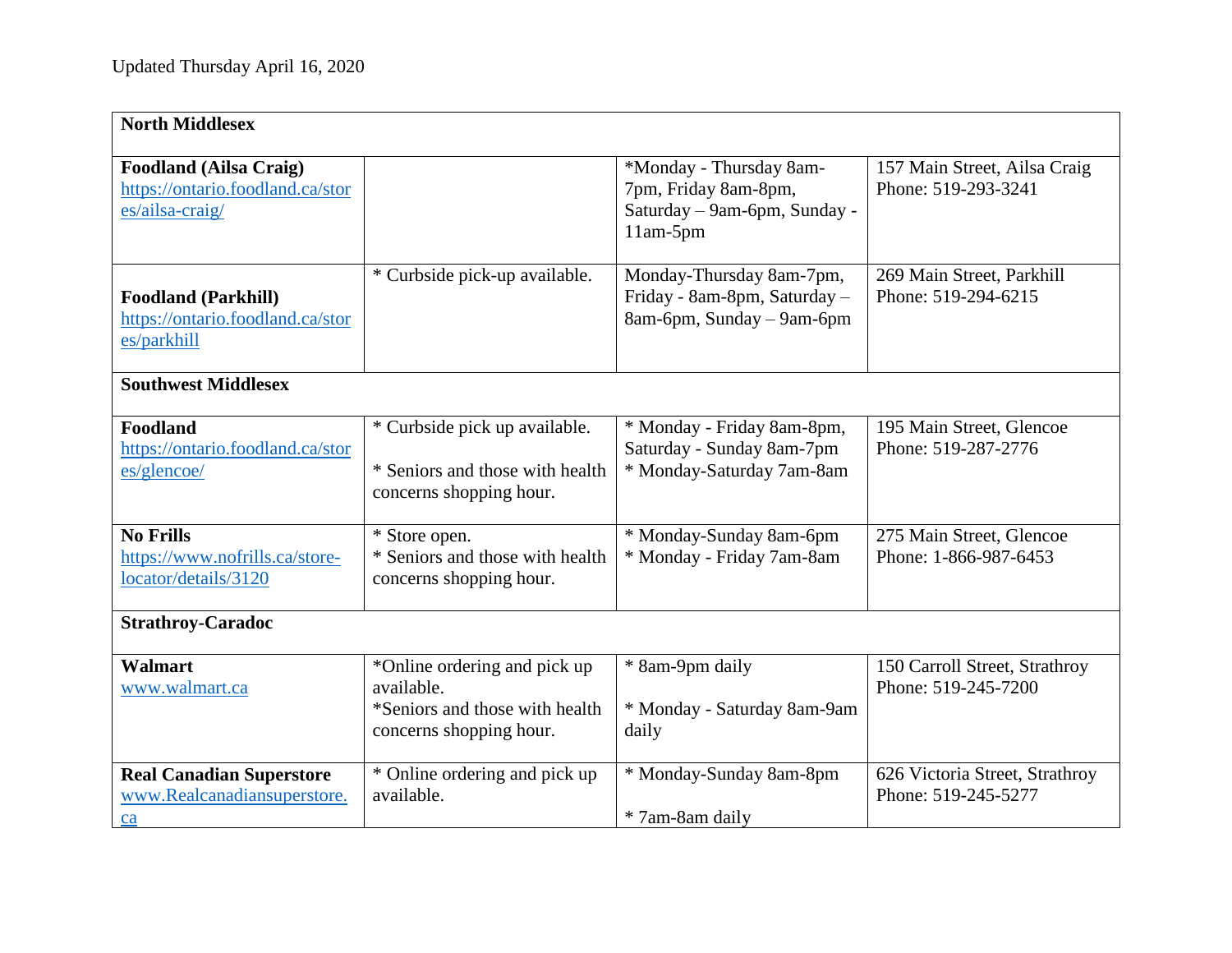|                                                                                                 | * Seniors and those with health<br>concerns shopping hour.                                                                                                                                                                                                                                                 |                                                                                        |                                                    |
|-------------------------------------------------------------------------------------------------|------------------------------------------------------------------------------------------------------------------------------------------------------------------------------------------------------------------------------------------------------------------------------------------------------------|----------------------------------------------------------------------------------------|----------------------------------------------------|
| <b>Food Basics</b><br>https://www.foodbasics.ca/ind<br>ex.en.html                               | * Store open.<br>* Seniors and those with health<br>concerns shopping hour.                                                                                                                                                                                                                                | * Monday - Sunday 8am-8pm<br>* Monday - Sunday 7am-8am                                 | 51 Front Street, Strathroy<br>Phone: 519-245-3261  |
| <b>Food Banks and Meals</b>                                                                     |                                                                                                                                                                                                                                                                                                            |                                                                                        |                                                    |
| <b>Ailsa Craig and Area Food</b><br><b>Bank</b><br>https://ailsacraigareafoodbank.we<br>bs.com/ | * Serves Lucan Biddulph,<br>Middlesex Centre, North<br>Middlesex, and some of<br>Lambton Shores.<br>*Monthly food hamper to<br>people and families facing<br>hardship.<br>*Additional support may be<br>available as needed and able to<br>provide.<br>* Thrift store is closed, no<br>donations accepted. | By appointment only: Tuesday<br>to Friday 10:30-12pm & 1-<br>4pm. Ring side bell door. | 161 Ailsa Craig Main Street<br>Phone: 519-293-3637 |
| <b>Salvation Army Food Bank</b><br>(Strathroy)<br>https://salvationarmy.ca/                     | * Serves Strathroy, Adelaide,<br>Alvinston, Appin, Newbury,<br>Chippewa, Cold Spring,<br>Delaware, Glencoe, Kerwood,<br>Melbourne, Mt Brydges,<br>Wardsville, Watford, Muncey,<br>Nairn, and Poplar Hill.<br>* Thrift store closed. Clothing<br>donations not accepted at this<br>time.                    | By appointment requested.<br>Monday, Wednesday,<br>Thursday 10am-12pm; 1pm-<br>3pm.    | 71 Maitland Terrace<br>Phone:<br>519-245-5398      |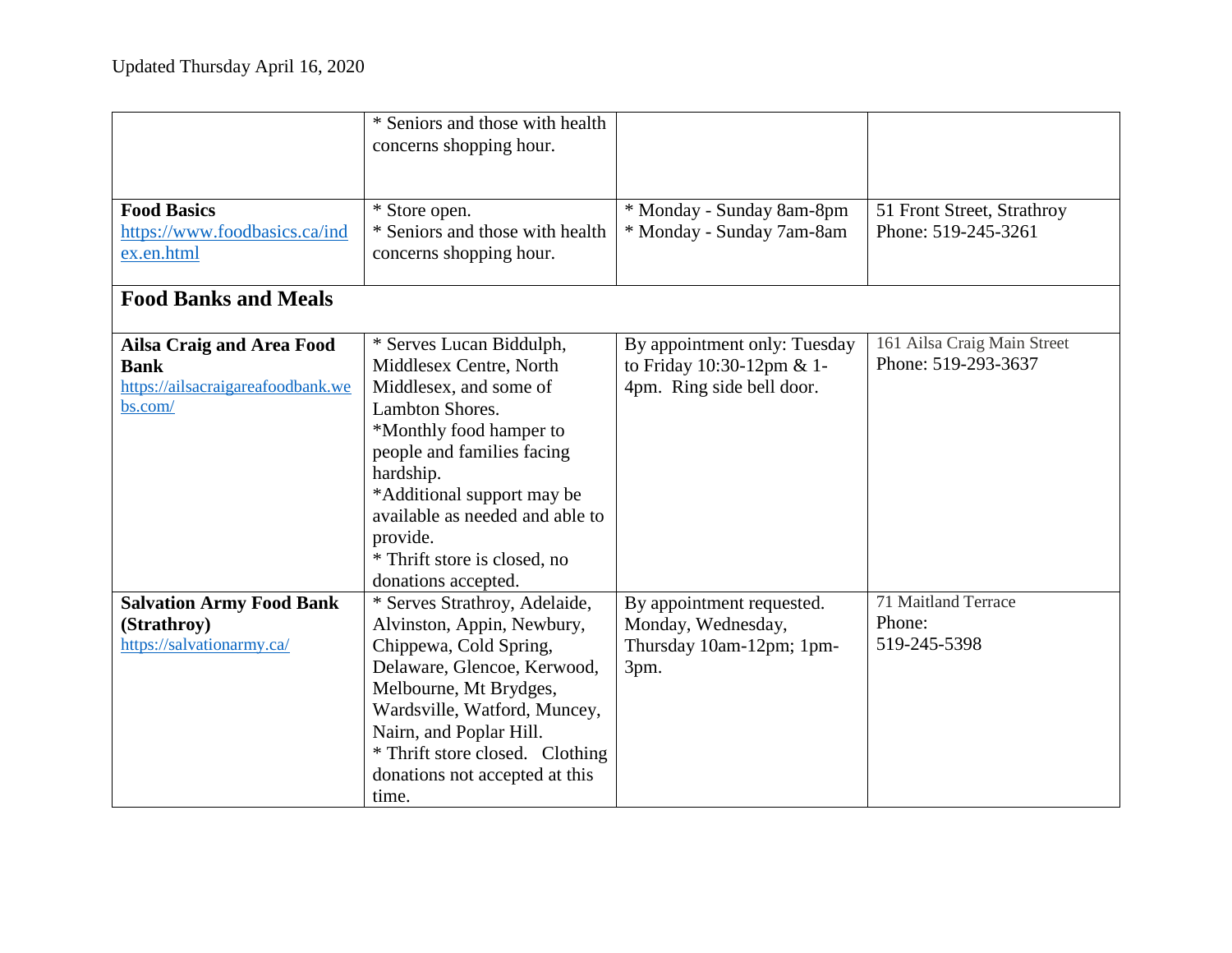|                                   | * Food and monetary             |                               |                                 |
|-----------------------------------|---------------------------------|-------------------------------|---------------------------------|
|                                   | donations accepted.             |                               |                                 |
|                                   |                                 |                               |                                 |
| <b>St. John's Anglican Church</b> | *Caring cupboard supplies       | By appointment only.          | Bonnie                          |
| (Glencoe)                         | food and toiletries for those   |                               | Phone: 226-377-5017             |
|                                   | who have already visited Food   |                               |                                 |
|                                   | Bank and require additional     |                               |                                 |
|                                   | assistance.                     |                               |                                 |
|                                   |                                 |                               |                                 |
| <b>St. Vincent De Paul Food</b>   | * Pick up available and must    | Saturdays 9:30-12             | 209 Main St, Glencoe            |
| <b>Bank (Glencoe)</b>             | call to arrange.                |                               | Phone: 519-287-3500             |
|                                   |                                 |                               |                                 |
| <b>Dorchester Food Bank</b>       | * Serves Thames Centre.         | By appointment only with      | Jean Davis                      |
|                                   | * Monetary donations            | porch pick up.                | Phone: 519-268-7872             |
|                                   | accepted.                       |                               | Email: bobdavis@rogers.com      |
|                                   |                                 |                               |                                 |
| <b>Mt Brydges Caring</b>          | * Caring Cupboard is open on    | Designated Friday 10am-1pm    | Phone: 226-377-5017             |
| Cupboard                          | designated Fridays.             |                               | Email: bltrayner4@gmail.com     |
|                                   | * Appointment required.         |                               |                                 |
| St. John's Anglican Church        | * Provides warm take-out        | Tuesday and Friday at 12pm    | 186 Main St., Glencoe           |
|                                   |                                 |                               |                                 |
| & Regeneration Centre             | meals with pick up at the       |                               | Phone: 226-377-5017             |
| <b>Meals</b>                      | church.                         |                               |                                 |
| <b>Faith Pentecostal Assembly</b> | * Pick up or delivery of 1      | Parents email or call to      | 259 Main St., Glencoe           |
| <b>Breakfast Club</b>             | week's supply of breakfast      | confirm and arrange day of    | Phone: 519-871-5510             |
|                                   | items.                          | pick up or delivery.          | Email:                          |
|                                   | * Available for children        |                               | faithpentecostalassemply@gmail. |
|                                   | enrolled in Ekcoe, St. Charles, |                               | com                             |
|                                   | Mosa, and Glencoe District      |                               |                                 |
|                                   | High School.                    |                               |                                 |
|                                   |                                 |                               |                                 |
| <b>Community Agencies</b>         |                                 |                               |                                 |
| <b>Addiction Services of</b>      | Support provided by phone       | Intake services will be       | 21 Richmond St., Strathroy      |
| <b>Thames Valley</b>              | and online services until       | available by phone from 10:00 | Phone:                          |
| http://adstv.on.ca/               | further notice.                 |                               | 519-673-3242 ext. 222           |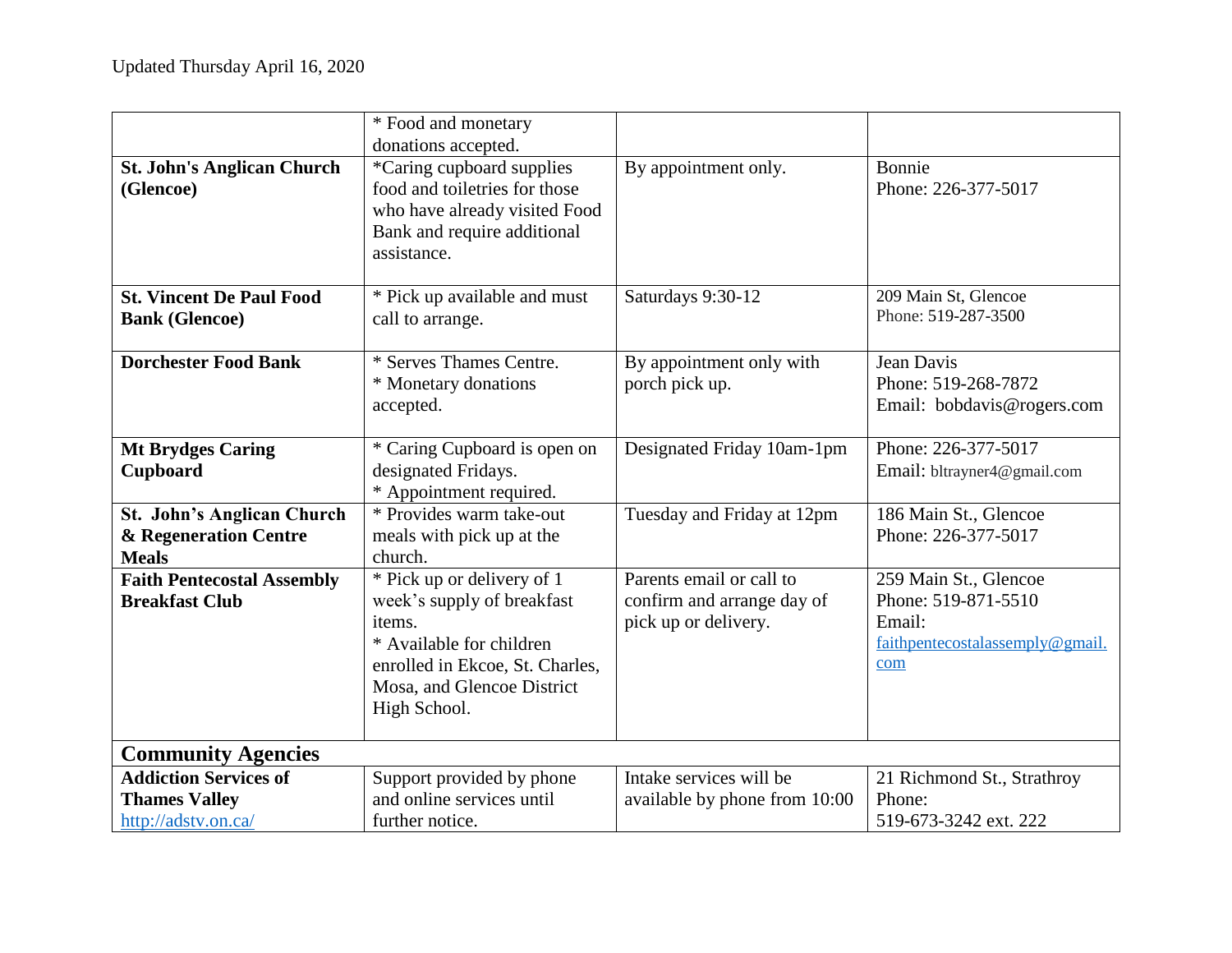|                                                                                                      |                                                                                                                                                                                                                                                                      | $a.m. - 3:00$ p.m. Monday-<br>Friday.                                                | Email: intake@adstv.on.ca                                                                                                                            |
|------------------------------------------------------------------------------------------------------|----------------------------------------------------------------------------------------------------------------------------------------------------------------------------------------------------------------------------------------------------------------------|--------------------------------------------------------------------------------------|------------------------------------------------------------------------------------------------------------------------------------------------------|
| <b>Alzheimer Society</b><br>Alzheimer Society London and<br>Middlesex<br>https://alzheimerlondon.ca/ | * Office is closed to the public<br>until further notice.<br>* Support services, where<br>possible, will be provided to<br>clients. In person services are<br>temporarily halted.<br>* Client support workers are<br>connecting with clients via<br>phone and email. | Staff working remotely during<br>regular office hours Monday to<br>Friday 8:30-4:30. | 435 Windermere Road,<br>London, ON<br>Phone: 519-680-2424<br>Email:<br>info@alzheimerlondon.ca                                                       |
| <b>Canadian Mental Health</b><br><b>Association</b><br>https://cmhamiddlesex.ca/                     | * Strathroy, Exeter, and<br>Queens Avenue locations<br>closed until further notice.<br>* Crisis Centre at Huron street<br>open for crisis clients.<br>* Supporting clients through<br>online and phone sessions.                                                     | Monday-Friday 8:30am-<br>4:30 <sub>pm</sub>                                          | 21 Richmond Street, Strathroy<br>Phone:<br>519-245-0120<br>Toll-free: 1-888-216-6716<br>Crisis Line: Reach Out at 519-<br>433-2023 or 1-866-933-2023 |
| <b>Children's Aid Society</b><br><b>London and Middlesex</b><br>https://www.caslondon.on.ca/         | Office is closed to the public<br>until further notice.<br>Safe, in person contact is<br>occurring for high-risk<br>families.<br>Phone, Skype, and social<br>media will be used for low to<br>moderate risk families                                                 |                                                                                      | Phone: 519-455-9000<br>Email: info@caslondon.on.ca<br>After Hours Service for urgent<br>concerns: 519-858-5998                                       |
| <b>Community Legal Education</b><br><b>Ontario</b><br>https://cleoconnect.ca/                        | Practical legal answers to<br>COVID-19 laws, government<br>programs, and court services                                                                                                                                                                              |                                                                                      | https://stepstojustice.ca/covid-19                                                                                                                   |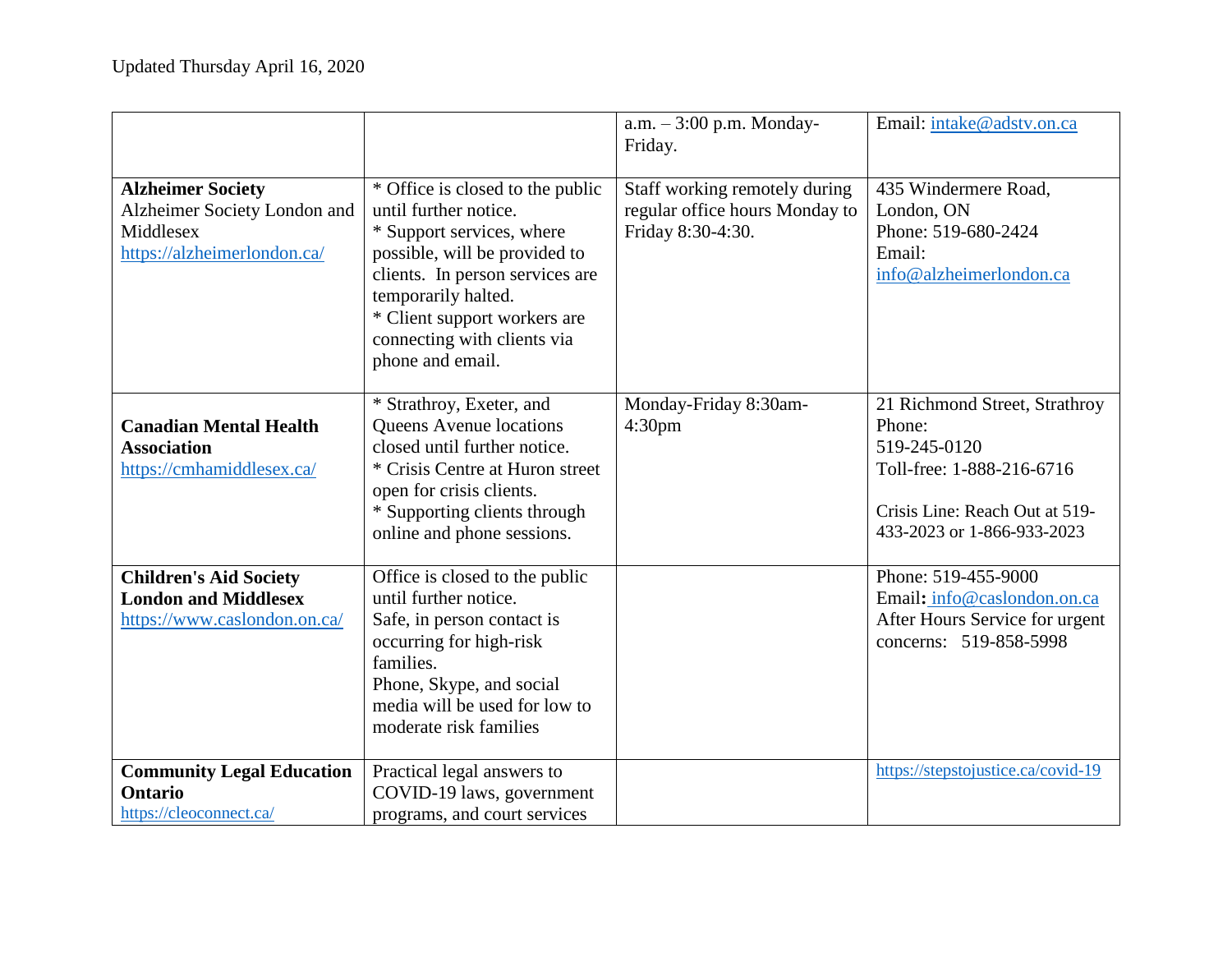| <b>Community Employment</b><br><b>Choices</b><br>http://communityemploymentc<br>hoices.ca/       | * Office is closed to the public<br>until further notice. Staff<br>meeting with clients online or<br>by phone.<br>* Working with employers<br>who are currently hiring,<br>assisting clients with pre-<br>employment work and<br>applications.<br>* Employers are still hiring<br>during this period.                                           |                                                                                                                   | 16B Second Street, Strathroy<br>Phone: 519-245-4500, ext. 200<br>or toll-free 1-888-478-2111<br>ext. 200<br>Email: reception@communitye<br>mploymentchoices.ca |
|--------------------------------------------------------------------------------------------------|-------------------------------------------------------------------------------------------------------------------------------------------------------------------------------------------------------------------------------------------------------------------------------------------------------------------------------------------------|-------------------------------------------------------------------------------------------------------------------|----------------------------------------------------------------------------------------------------------------------------------------------------------------|
| <b>Craigwood Youth Services</b><br>https://www.craigwood.ca/                                     | * Talk-in Clinic and respite<br>care closed until further notice.<br>* Counselling offered by<br>phone or online to clients.<br>* New clients should call the<br>Crisis Intake Team for further<br>assistance.                                                                                                                                  |                                                                                                                   | 520 Hamilton Road London<br>Crisis Intake Team: 519-433-<br>0334                                                                                               |
| <b>Family Services Thames</b><br><b>Valley</b><br>https://www.familyservicetha<br>mesvalley.com/ | *Individuals - counselling by<br>phone is available.<br>*Families & Children -<br>counselling is restricted.<br>Please contact for more<br>information.<br>* Walk in clinics, group<br>counselling, and Coming Out<br>Over Coffee programs are<br>suspended until further notice.<br>*Adult Protective Service<br>Supports available as needed. | Phones answered between<br>10am and 3pm Monday to<br>Friday. Where possible calls<br>are returned within 24 hours | Phone: 519-433-0183<br>Contact support worker or call<br>519-433-0183                                                                                          |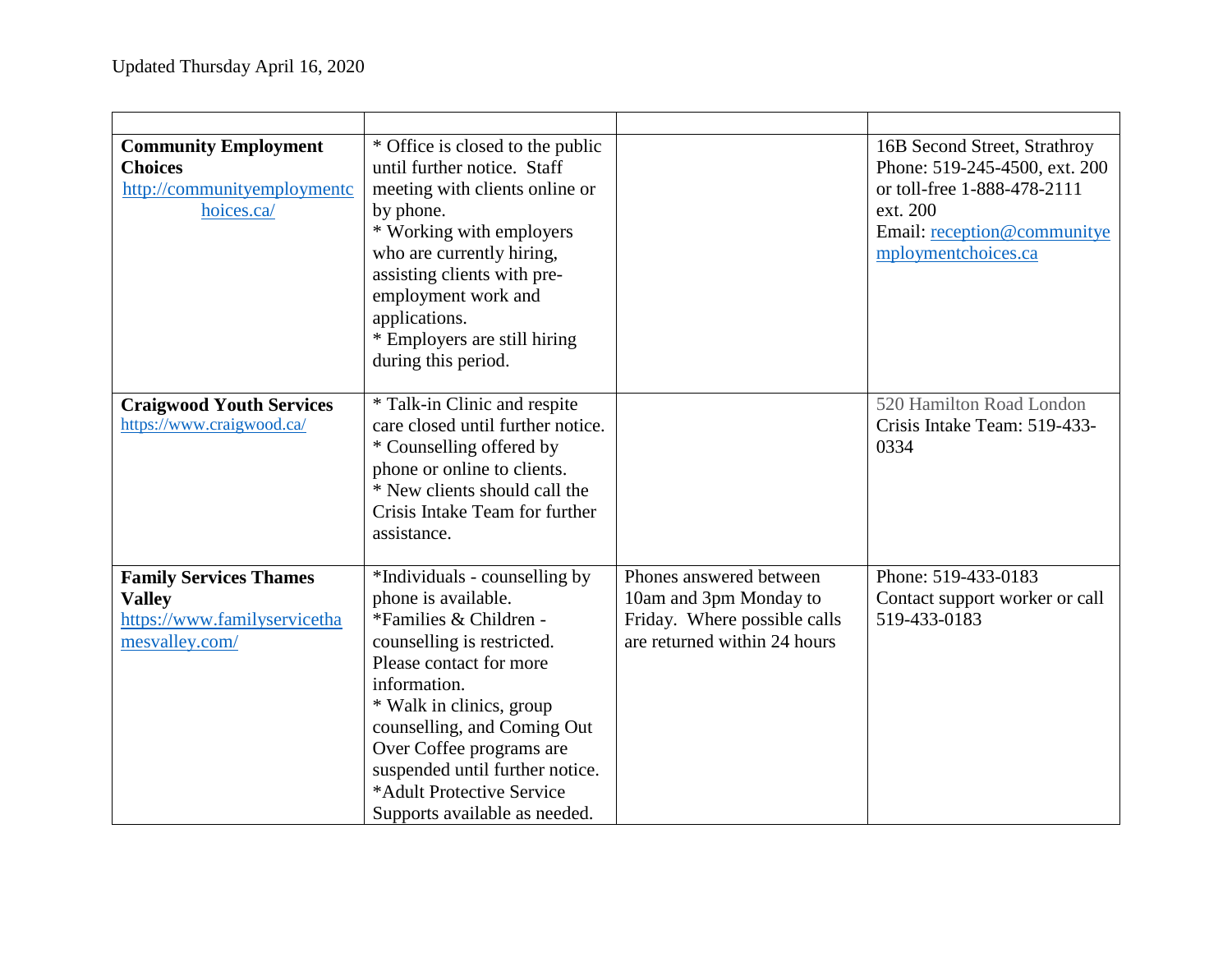| <b>LEADS</b><br>https://leadsservices.com/                                            | * Providing services to job<br>seekers and employers<br>virtually and by phone.<br>* Employers are still hiring<br>during this period.                                                                                                                                                                  |                            | Phone: 1-866-955-3237<br>Email:<br>info2@leadsservices.com |
|---------------------------------------------------------------------------------------|---------------------------------------------------------------------------------------------------------------------------------------------------------------------------------------------------------------------------------------------------------------------------------------------------------|----------------------------|------------------------------------------------------------|
| <b>Merrymount Family Support</b><br>and Crisis Centre<br>https://www.merrymount.on.ca | *Crisis Residential/Respite<br>program, Family Child<br><b>Support Program, Family</b><br>Resource Program, and offices<br>are closed until further notice<br>*Crisis telephone line is<br>available and staff are<br>supporting through email and<br>phone.                                            |                            | Phone: 519-434-6848<br>Crisis Line: 519-870-2797           |
| <b>Vanier Children's Mental</b><br><b>Wellness</b><br>https://www.vanier.com/         | *Office is closed to visitors<br>with no in person sessions at<br>this time.<br>* Drop in clinics (Talk-Ins,<br>PAIRs, and Insite) are<br>cancelled until further notice.<br>* Virtual sessions are available<br>through phone and video<br>conferencing. Please call crisis<br>and intake phone number |                            | Crisis and Intake Team: 519-<br>433-0334                   |
| <b>Victim Services of</b><br>Middlesex-London                                         | * In person sessions closed<br>until further notice.<br>* Phone support and all<br>VQRP+ services are available.                                                                                                                                                                                        | Phones answered 8:30am-4pm | Phone: 226-678-4631                                        |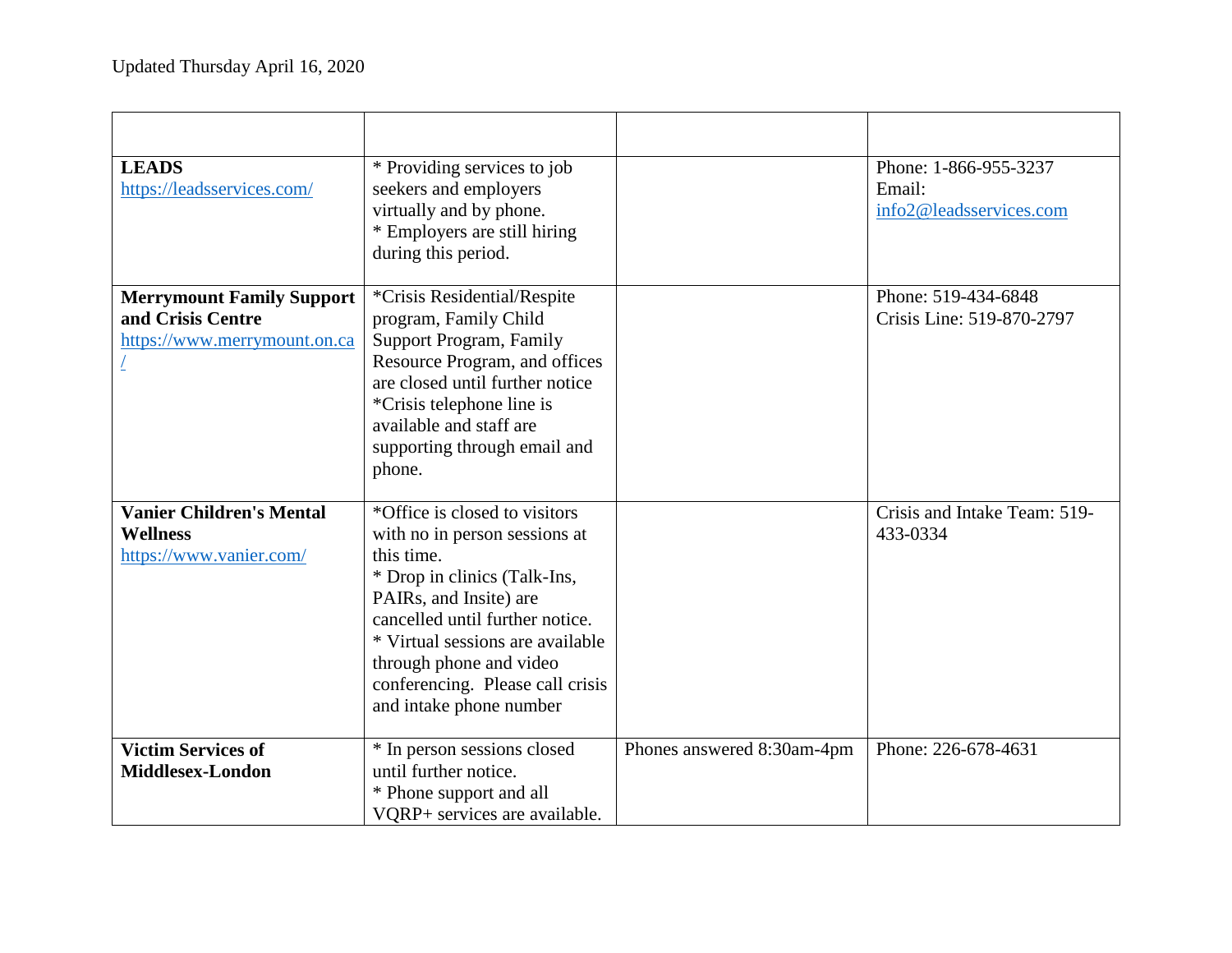| <b>VON</b>                     | * Congregate Dining, Exercise,   | Monday-Friday 8am-4:30pm       | 1151 Florence St., London        |
|--------------------------------|----------------------------------|--------------------------------|----------------------------------|
| https://www.von.ca/en/site/mid | Clinics, Hospice Volunteering,   |                                | Phone:                           |
| dlesex-elgin                   | SMART classes, and support       |                                | 519-659-2273                     |
|                                | group programming cancelled.     |                                |                                  |
|                                | * Adult day programs,            |                                |                                  |
|                                | volunteer transportation         |                                |                                  |
|                                | programs, volunteer visiting,    |                                |                                  |
|                                | and support programs reduced.    |                                |                                  |
|                                | * In-home nursing, assisted      |                                |                                  |
|                                | living, family supports          |                                |                                  |
|                                | program, in-home respite care,   |                                |                                  |
|                                | and transportation via bus and   |                                |                                  |
|                                | van programs will continue.      |                                |                                  |
|                                |                                  |                                |                                  |
|                                |                                  |                                |                                  |
| <b>Women's Rural Resource</b>  | *Community Service               |                                | 245 Beech Street, Strathroy      |
| <b>Centre</b>                  | appointments with women          |                                | Phone: 519-246-1526              |
| https://wrrcsa.org/            | (including counselling) will be  |                                | Crisis line: 1-800-265-5390      |
|                                | held virtually or phone.         |                                |                                  |
|                                | * Crisis Services (24/7 shelter  |                                |                                  |
|                                | & phone line) are still          |                                |                                  |
|                                | available.                       |                                |                                  |
| <b>Government Support</b>      |                                  |                                |                                  |
| <b>Service Canada</b>          | * All Service Canada Centres     | Online access recommended      | *Employment Insurance 1-         |
| https://www.canada.ca/en.html  | are closed until further notice. | due to higher than normal call | 800-206-7218                     |
|                                | * Canada Pension Plan/Old        | volumes.                       | *Canada Pension Plan/Old         |
|                                | Age Security/EI payments         |                                | Age Security 1-800-277-9914      |
|                                | continue to be made as           |                                | $\ast$                           |
|                                | scheduled.                       |                                | https://www.canada.ca/en/servi   |
|                                | * Online applications for        |                                | ces/benefits/ei/ei-sickness.html |
|                                | Canada Pension Plan/Old Age      |                                | https://www.canada.ca/en/servi   |
|                                | Security/Employment              |                                | ces/benefits/publicpensions/cp   |
|                                | Insurance.                       |                                | p.html                           |